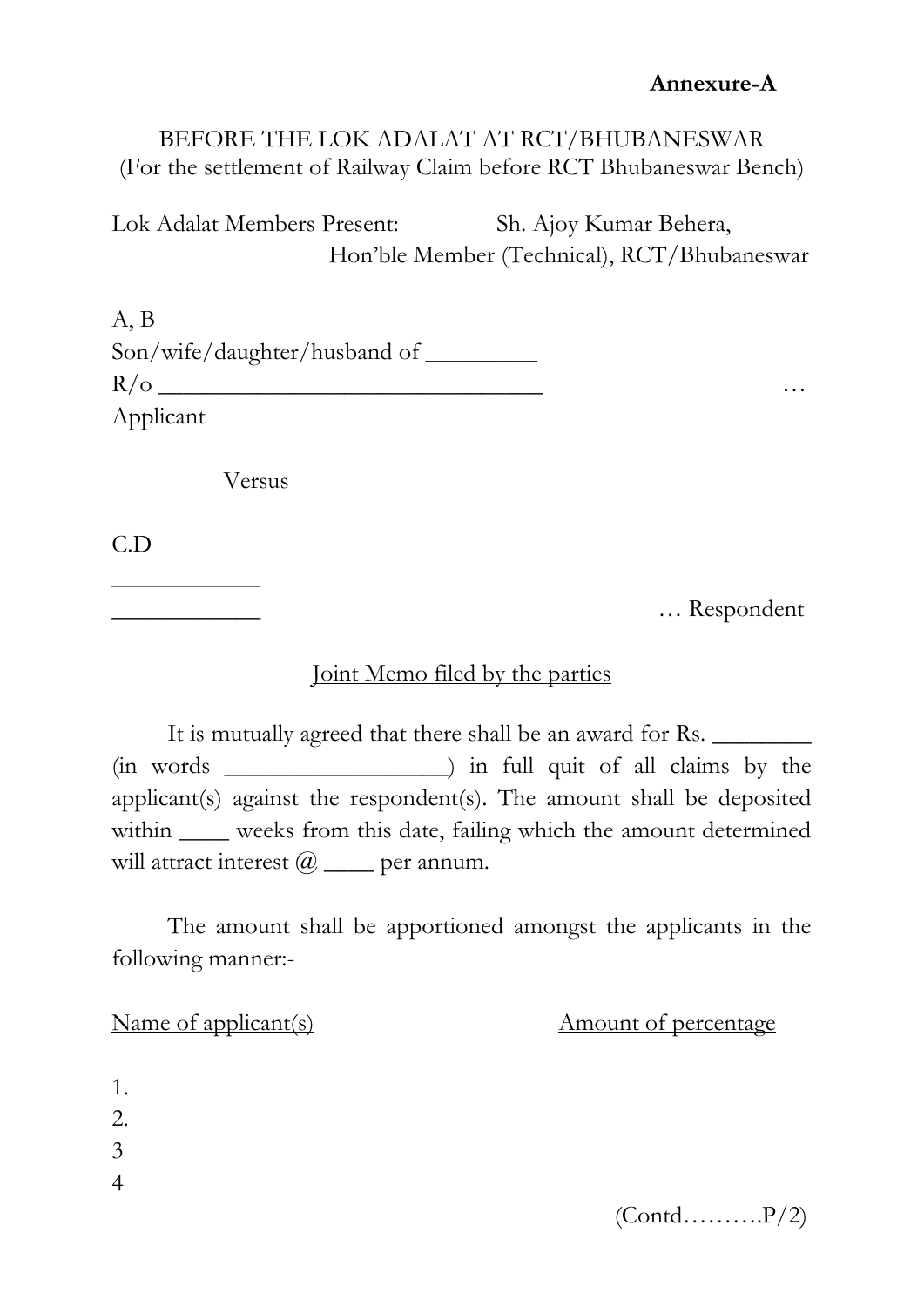#### //2//

The parties agree that Rs. \_\_\_\_\_\_\_\_\_\_\_\_\_\_ (Rupees \_\_\_\_\_\_\_\_\_\_\_\_\_\_\_\_\_\_\_\_\_\_\_\_\_) shall be permitted to be withdrawn by transfer to the savings bank account, the details of which are available in Column 13(a) of the claim application (old format)/PB(DLI) letter No RCT/ DLI/Judl.Policy/2019 dt 30/12/2019(New Format). If there are no details furnished for holding of account at or near the place of residence, the same will be furnished within a period of two weeks from this date by the applicants. If the information is not furnished, the respondent shall be at liberty to deposit the amount to the credit of the case with the Railway Claims Tribunal Bhubaneswar Bench.

The balance amount shall be held in deposit for a period of  $\qquad$ months in \_\_\_\_\_\_\_ number of deposits. The principal amounts with interest accrued shall be periodically transferred to the savings bank account.

The applicants abide by the conditions of deposit which shall be in the manner subject to the condition attached to the order of the Lok Adalat.

(Applicant) (Respondent)

(Advocate for applicant) (Advocate for Resp.)

Member Lok Adalat

Place:

Dated: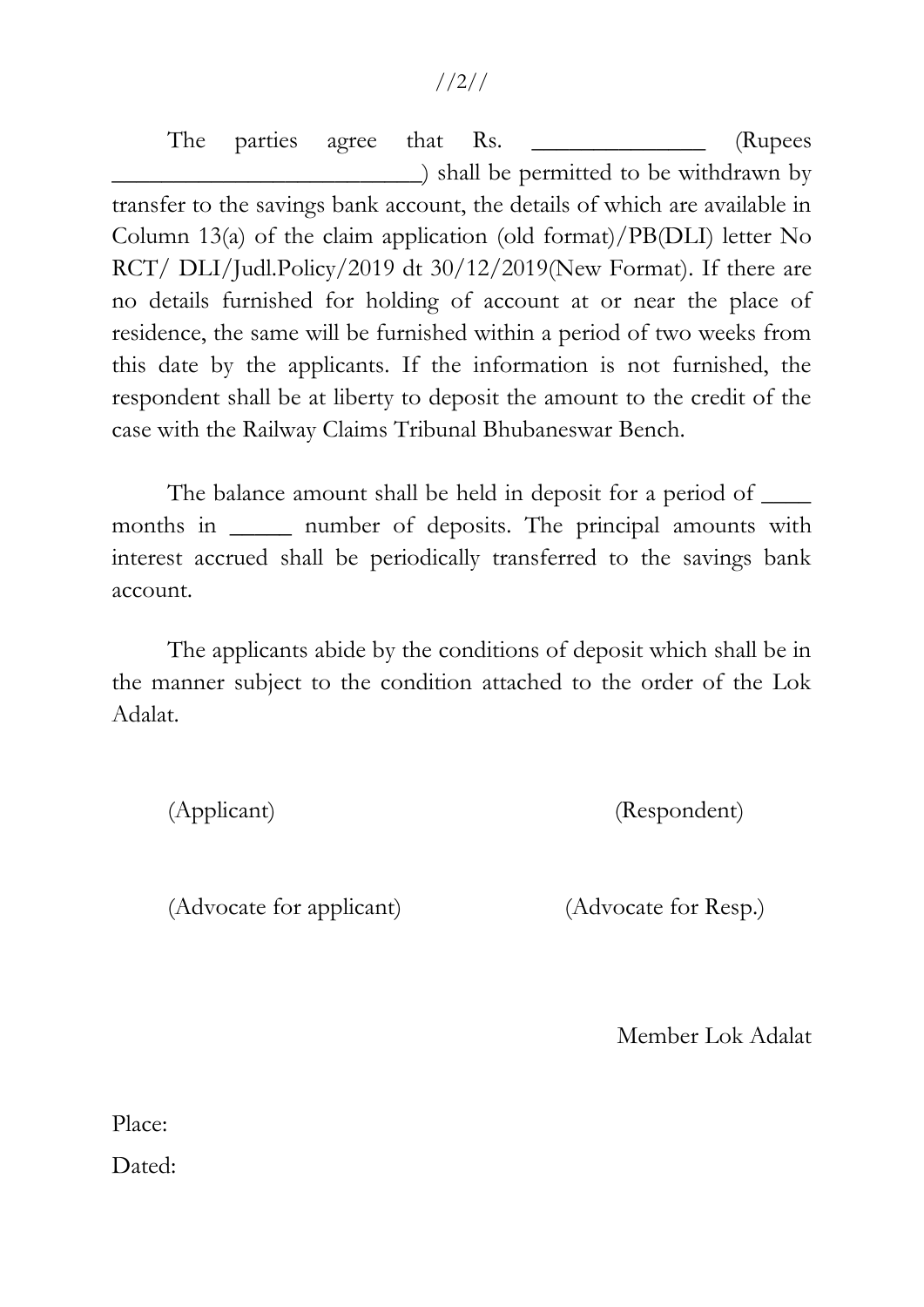# BEFORE THE LOK ADALAT AT BHUBANESWAR (For the settlement of Railway Claim before RCT Bhubaneswar Bench)

Members Present: Sh. Ajoy Kumar Behera, Lok Adalat Member

| A, B                         |           |
|------------------------------|-----------|
| Son/wife/daughter/husband of |           |
| $R/\text{o}$                 | Applicant |
| Versus                       |           |
| C.D                          |           |
|                              |           |

\_\_\_\_\_\_\_\_\_\_\_\_ … Respondent

# Order passed by the Lok Adalat in terms of the settlement arrived at between the parties

There shall be an award of Rs. \_\_\_\_\_\_\_ (Rupees \_\_\_\_\_\_\_\_\_\_\_\_\_\_\_) with interest  $@$  of  $__$  % per annum from the date of the accident/date of award till the date of payment.

The amount shall be apportioned amongst the claimant(s) as under:-

# Name of applicant(s) Mame of applicant(s) Amount of percentage

| 1. |  |  |  |
|----|--|--|--|
| 2. |  |  |  |
| 3  |  |  |  |

The conditions of deposit shall abide by the directions, which are mentioned in the Annexure to this order.

Place: Date:

Member Lok Adalat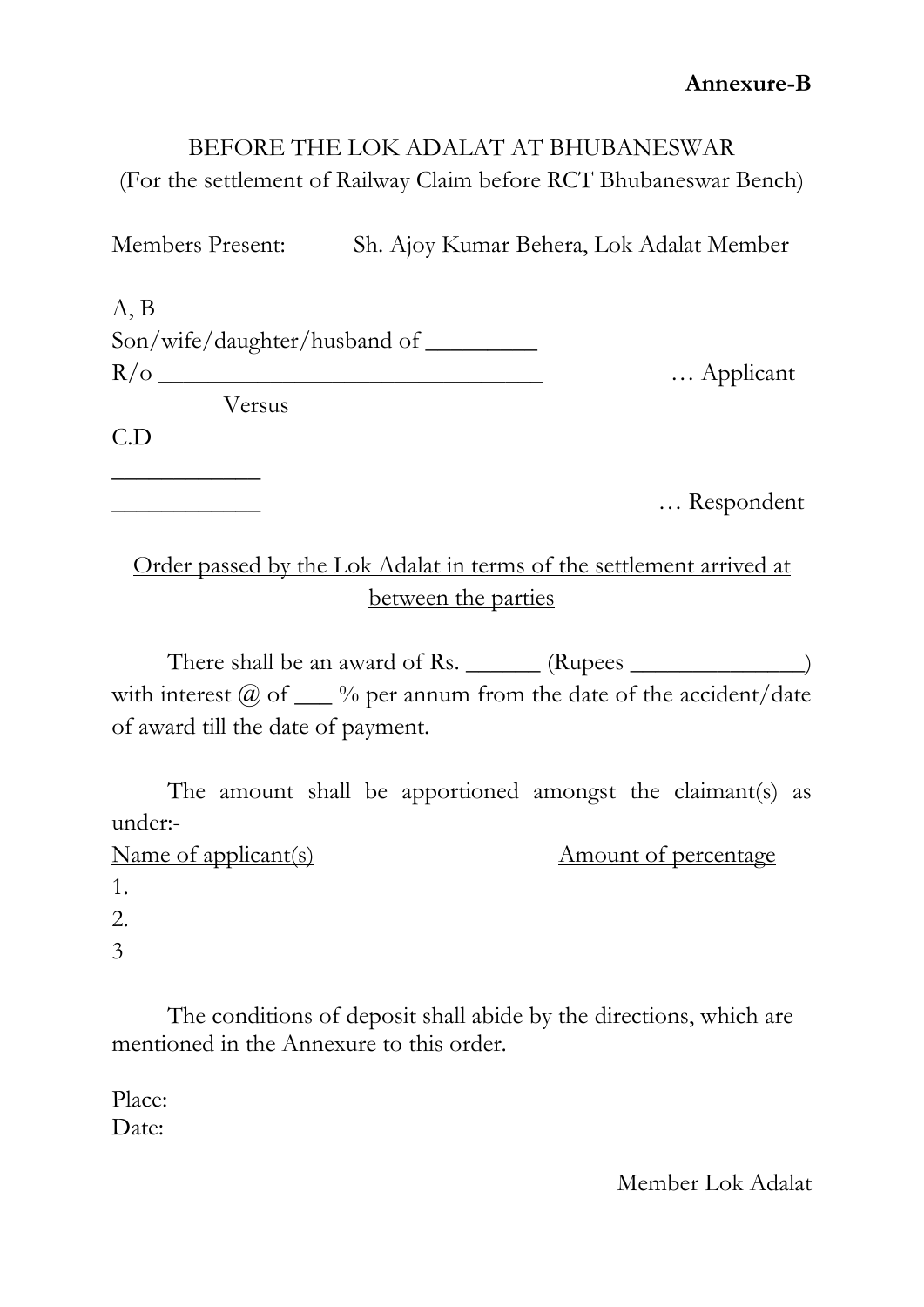# BEFORE THE LOK ADALAT AT RCT/BHUBANESWAR (For the settlement of Railway Claim before RCT Bhubaneswar Bench)

Members Present: Sh. Ajoy Kumar Behera, Lok Adalat Member

A, B Son/wife/daughter/husband of R/o \_\_\_\_\_\_\_\_\_\_\_\_\_\_\_\_\_\_\_\_\_\_\_\_\_\_\_\_\_\_\_ … Applicant Versus

C.D

 $\overline{\phantom{a}}$  , where  $\overline{\phantom{a}}$ 

\_\_\_\_\_\_\_\_\_\_\_\_ … Respondent

### AFFIDAVIT OF THE GUARDIAN

I, \_\_\_\_\_\_\_\_\_\_\_\_\_ S/o Shri \_\_\_\_\_\_\_\_\_ R/o \_\_\_\_\_\_\_\_ am the Guardian for the minor child \_\_\_\_\_\_\_\_\_\_\_\_\_.

I solemnly affirm and declare that the settlement arrived is for the benefit of the minor(s). The amount drawn in favor of the minor(s) shall be kept in fixed deposit(s) in the manner as directed by the Lok Adalat.

(Deponent)

Guardian of \_\_\_\_\_\_\_\_\_\_\_\_\_\_

 $(Cond.\dots . . . . . P/2)$